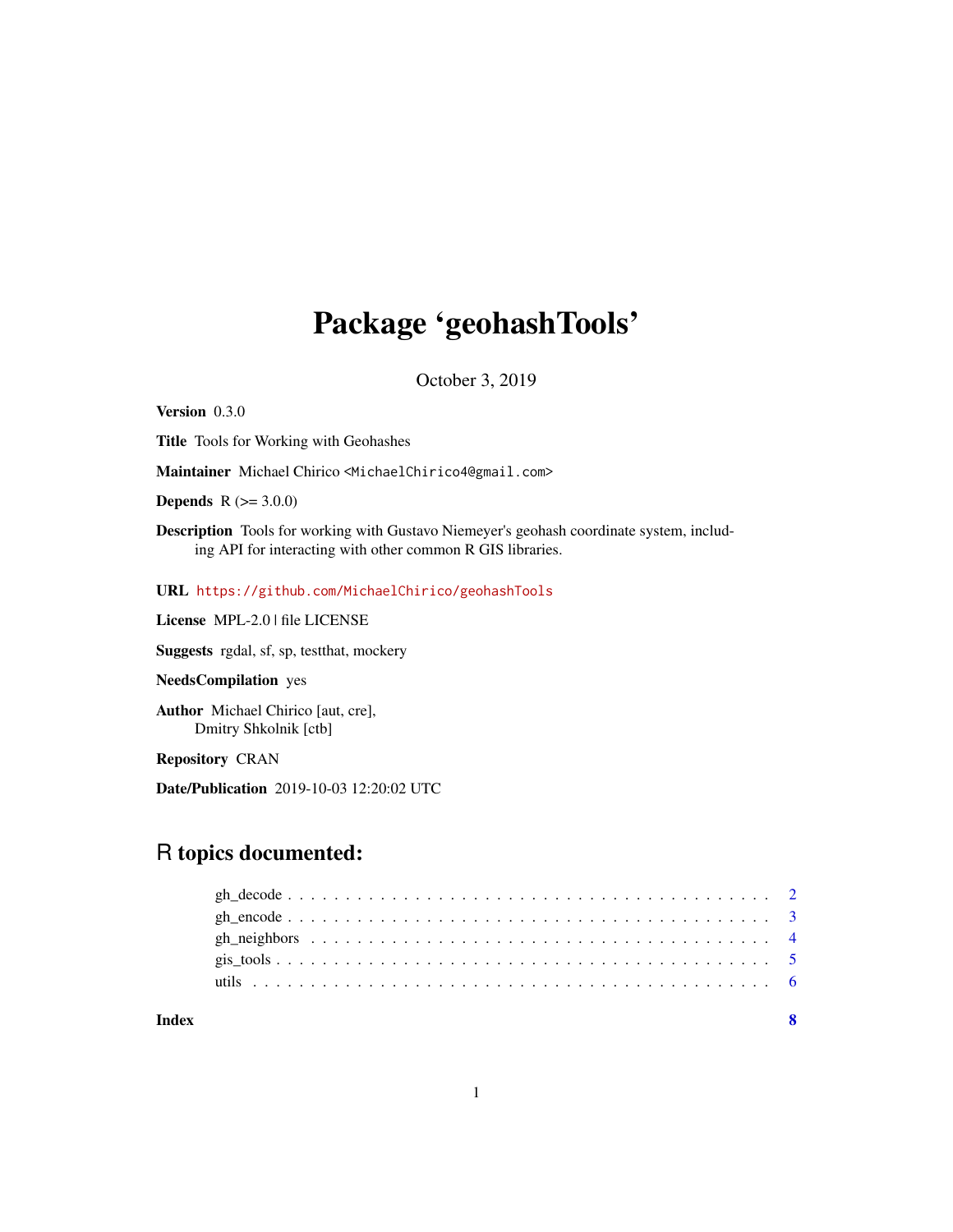<span id="page-1-1"></span><span id="page-1-0"></span>

#### Description

Convert geohash-encoded strings into latitude/longitude coordinates

#### Usage

```
gh_decode(geohashes, include_delta = FALSE, coord_loc = 'c')
```
#### Arguments

| geohashes     | character vector of input geohashes. There's no need for all inputs to be of the<br>same precision.                                        |
|---------------|--------------------------------------------------------------------------------------------------------------------------------------------|
| include_delta | logical; should the cell half-width delta be included in the output?                                                                       |
| coord_loc     | character specifying where in the cell points should be mapped to; cell cen-<br>troid is mapped by default; case-insensitive. See Details. |

#### Details

coord\_loc can be the cell's center ('c' or 'centroid'), or it can be any of the 8 corners (e.g. 's'/'south' for the midpoint of the southern boundary of the cell, or 'ne'/'northeast' for the upper-right corner.

#### Value

list with the following entries:

| latitude        | numeric vector of latitudes (y-coordinates) corresponding to the input geohashes,<br>with within-cell position dictated by coord_loc  |
|-----------------|---------------------------------------------------------------------------------------------------------------------------------------|
| longitude       | numeric vector of longitudes (x-coordinates) corresponding to the input geohashes,<br>with within-cell position dictated by coord_loc |
|                 | delta_latitude_numeric vector of cell half-widths in the y direction (only included if include_delta<br>is TRUE                       |
| delta_longitude |                                                                                                                                       |
|                 | numeric vector of cell half-widths in the x direction (only included if include_delta<br>is TRUE                                      |

#### Author(s)

Michael Chirico

#### References

<http://geohash.org/> ( Gustavo Niemeyer's original geohash service )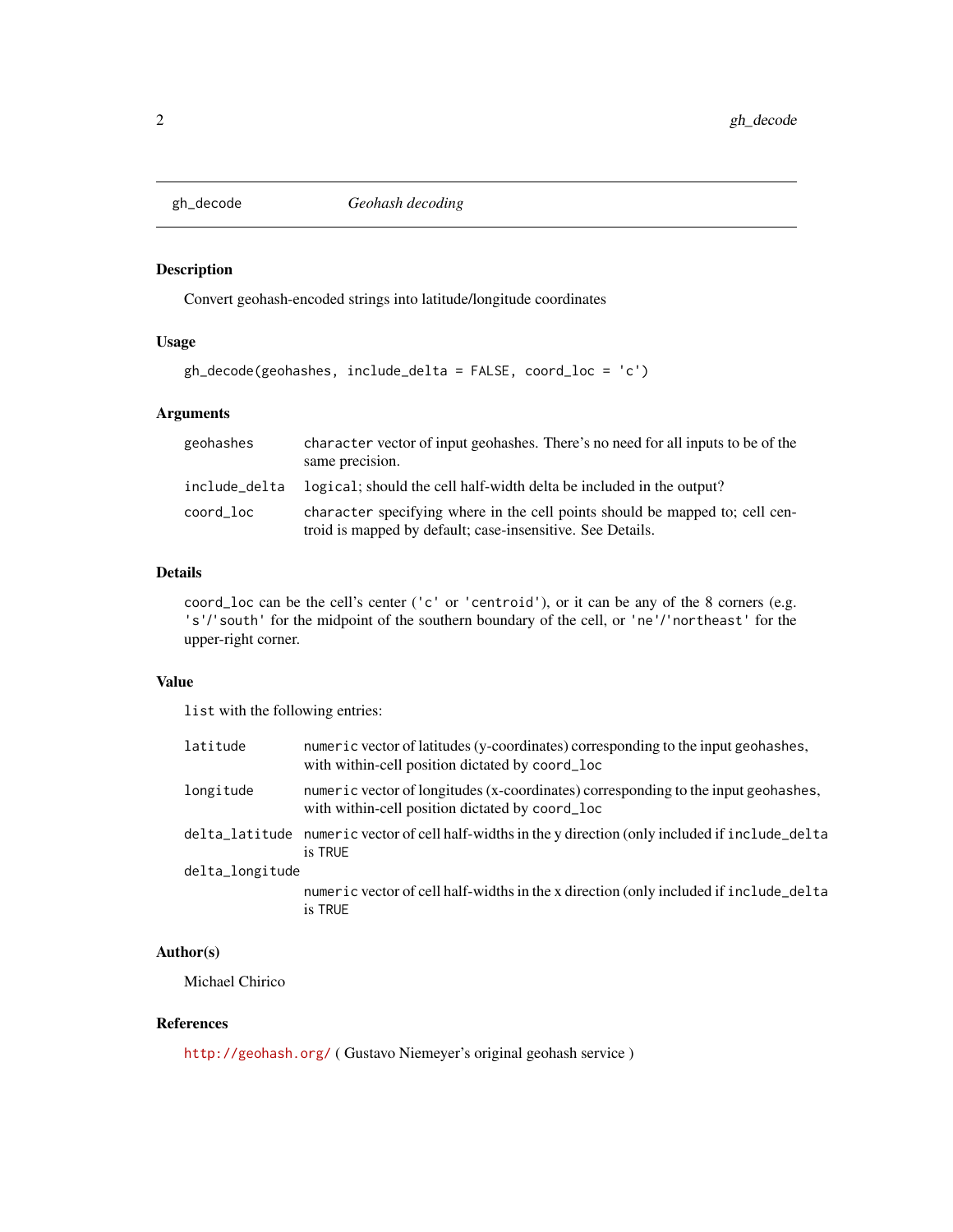#### <span id="page-2-0"></span>gh\_encode 3

#### Examples

```
# Riddle me this
gh_decode('stq4s8c')
# Cell half-widths might be convenient to include for downstream analysis
gh_decode('tjmd79', include_delta = TRUE)
```
<span id="page-2-1"></span>

gh\_encode *Geohash encoding*

#### Description

Convert latitude/longitude coordinates into geohash-encoded strings

#### Usage

```
gh_encode(latitude, longitude, precision = 6L)
```
#### Arguments

| latitude  | numeric vector of input latitude (y) coordinates. Must be in $[-90, 90)$ .                                  |
|-----------|-------------------------------------------------------------------------------------------------------------|
| longitude | numeric vector of input longitude $(x)$ coordinates. Should be in $[-180, 180)$ .                           |
| precision | Positive integer scalar controlling the 'zoom level' – how many characters<br>should be used in the output. |

#### Details

precision is limited to at most 28. This level of precision encodes locations on the globe at a nanometer scale and is already more than enough for basically all applications.

Longitudes outside [-180,180) will be wrapped appropriately to the standard longitude grid.

#### Value

character vector of geohashes corresponding to the input. NA in gives NA out.

#### Author(s)

Michael Chirico

#### References

<http://geohash.org/> ( Gustavo Niemeyer's original geohash service )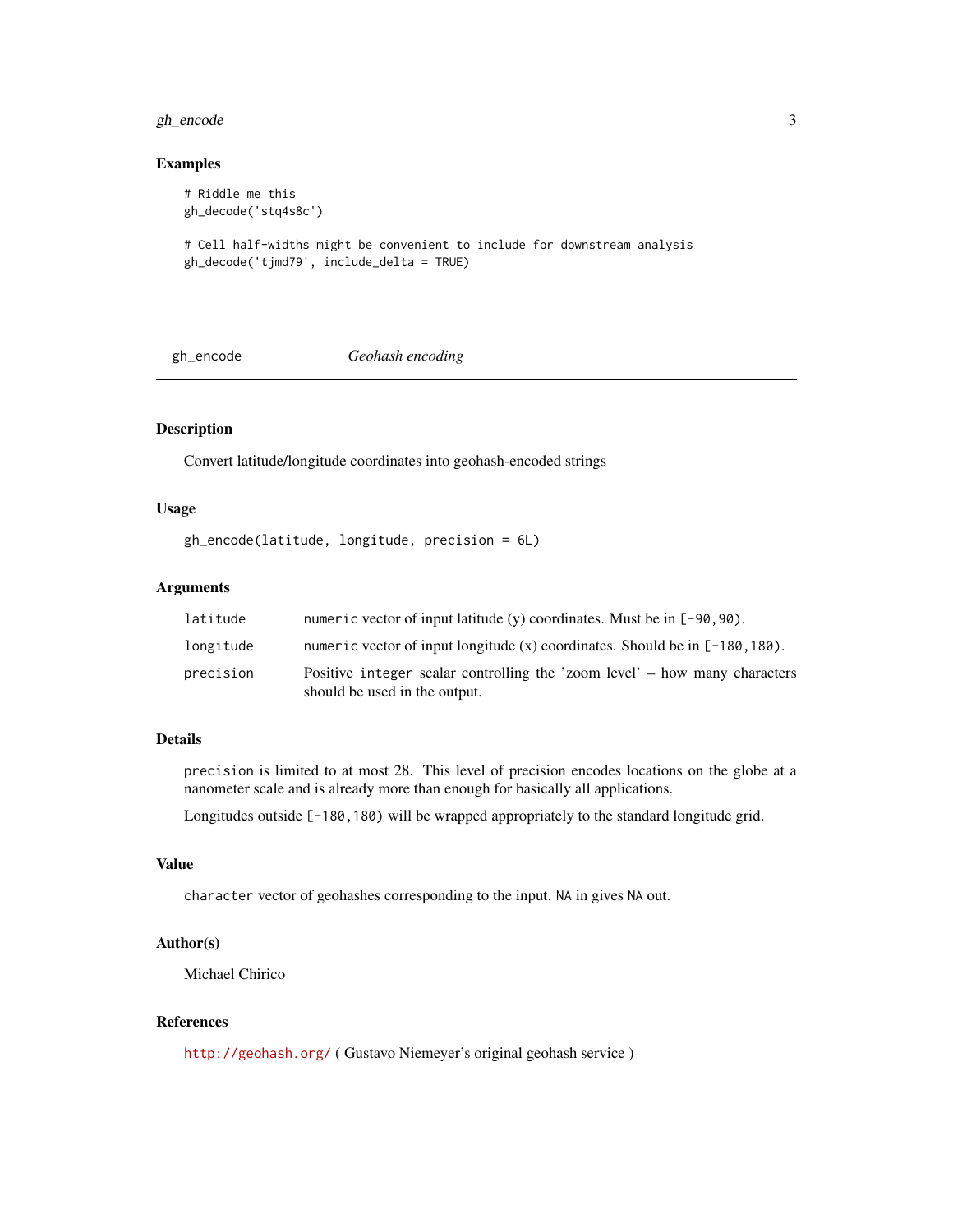#### Examples

```
# scalar input is treated as a vector
gh_encode(2.345, 6.789)
# geohashes are left-closed, right-open, so boundary coordinates are
# associated to the east and/or north
gh_encode(0, 0)
```
gh\_neighbors *Geohash neighborhoods*

#### Description

Return the geohashes adjacent to input geohashes

#### Usage

gh\_neighbors(geohashes, self = TRUE) gh\_neighbours(geohashes, self = TRUE)

#### Arguments

| geohashes | character vector of input geohashes. There's no need for all inputs to be of the<br>same precision.        |
|-----------|------------------------------------------------------------------------------------------------------------|
| self      | Should the input also be returned as a list element? Convenient for one-line<br>usage $\frac{1}{2}$ piping |

#### Details

North/south-pole adjacent geohashes are missing three of their neighbors; these will be returned as NA\_character\_.

#### Value

list with character vector entries in the direction relative to the input geohashes indicated by their name (e.g. value\$south gives all of the *southern* neighbors of the input geohashes).

The order is self (if self = TRUE), southwest, south, southeast, west, east, northwest, north, northeast (reflecting an easterly, then northerly traversal of the neighborhod).

#### Author(s)

Michael Chirico

#### References

<http://geohash.org/> ( Gustavo Niemeyer's original geohash service )

<span id="page-3-0"></span>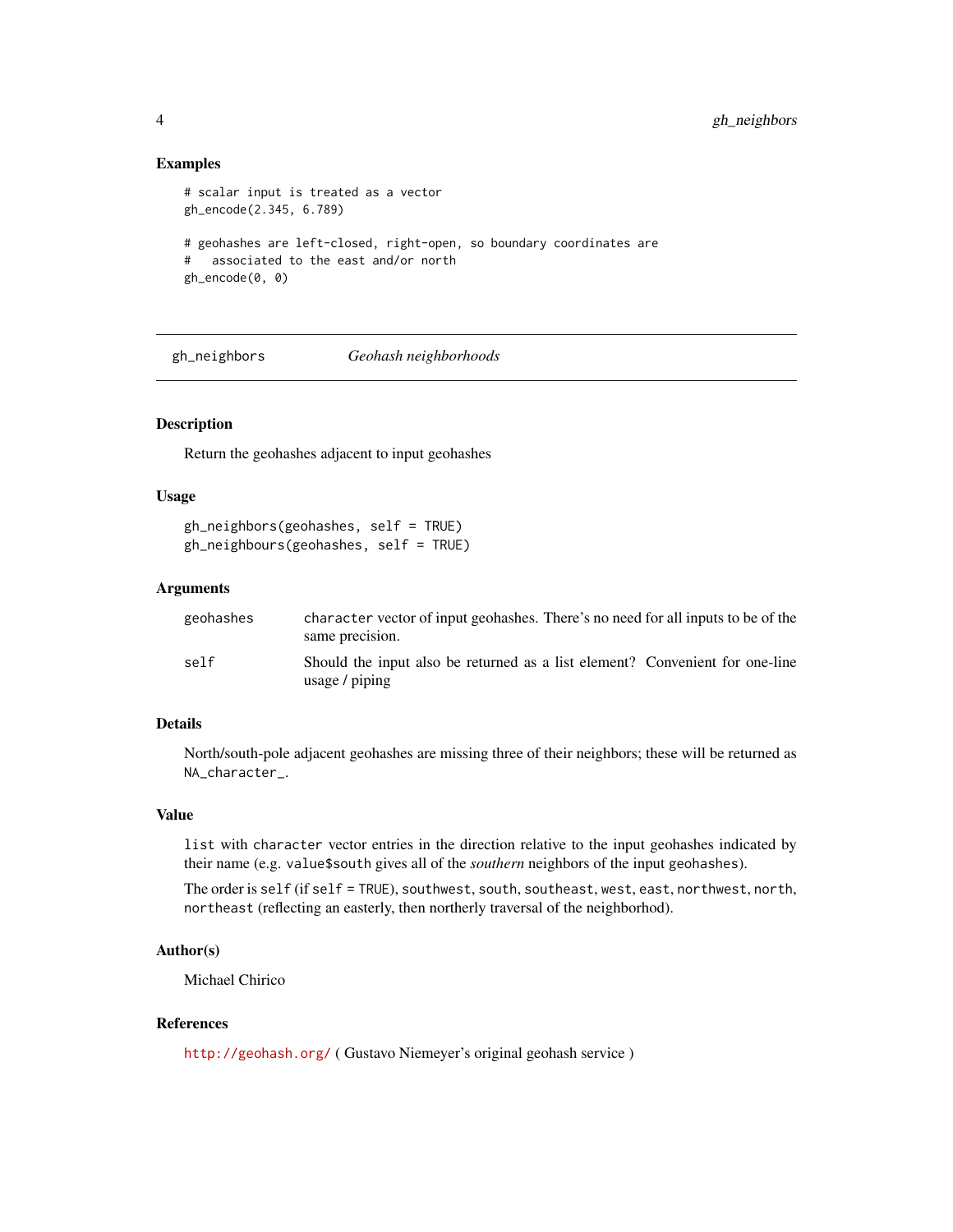#### <span id="page-4-0"></span>gis\_tools 5

#### Examples

gh\_neighbors('d7q8u4')

gis\_tools *Helpers for interfacing geohashes with sp/sf objects*

#### Description

These functions smooth the gateway between working with geohashes and geospatial information built for the major geo[sp](#page-0-0)atial packages in R, sp and [sf](#page-0-0).

#### Usage

```
gh_to_sp(geohashes)
gh_to_spdf(...)
gh\_to\_sf(...)gh_covering(SP, precision = 6L, minimal = FALSE)
## Default S3 method:
gh_to_spdf(geohashes, ...)
## S3 method for class 'data.frame'
gh\_to\_spdf(gh\_df, gh\_col = 'gh', ...)
```
#### Arguments

| geohashes         | character vector of geohashes to be converted to polygons.                                                                                                                   |
|-------------------|------------------------------------------------------------------------------------------------------------------------------------------------------------------------------|
| $\cdots$          | Arguments for subsequent methods.                                                                                                                                            |
| <b>SP</b>         | A Spatial object (requires bbox and proj4string methods, and over if minimal<br>is TRUE)                                                                                     |
| precision         | integer specifying the precision of geohashes to use, same as gh_encode                                                                                                      |
| minimal           | logical; if FALSE, the output will have all geohashes in the bounding box of<br>SP; if TRUE, any geohashes not intersecting SP will be removed.                              |
| $gh_d$            | data. frame which 1) contains a column of geohashes to be converted to poly-<br>gons and 2) will serve as the data slot of the resultant SpatialPolygonsDataFrame<br>object. |
| $gh_{\text{col}}$ | character column name saying where the geohashes are stored in gh_df.                                                                                                        |
|                   |                                                                                                                                                                              |

#### Details

gh\_to\_sp relies on the [gh\\_decode](#page-1-1) function. Note in particular that this function accepts any length of geohash (geohash-6, geohash-4, etc.) and is agnostic to potential overlap, though duplicates will be caught and excluded.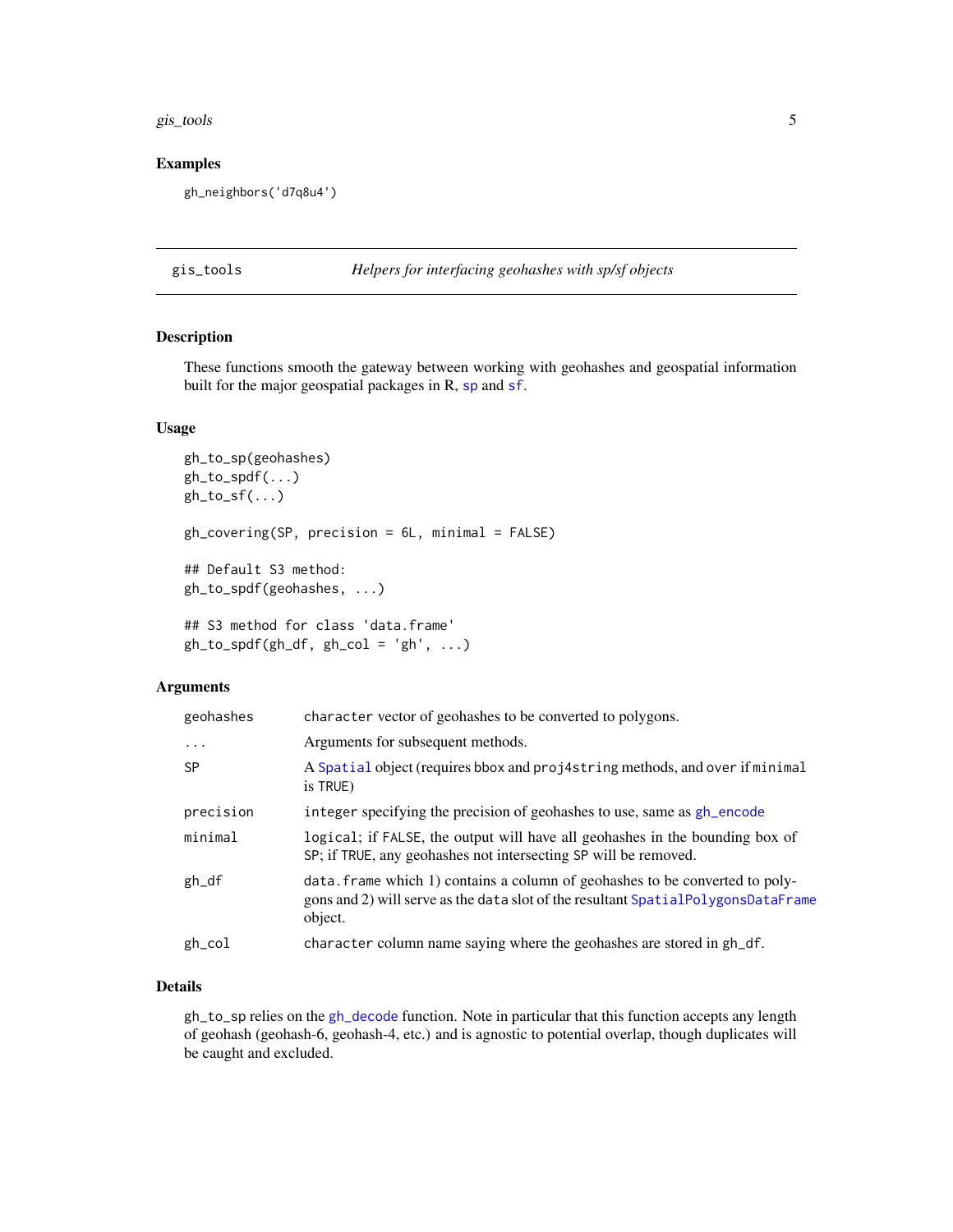<span id="page-5-0"></span>gh\_to\_spdf.data.frame will use match.ID = FALSE in the call to SpatialPolygonsDataFrame. Please file an issue if you'd like this to be more flexible.

gh\_to\_sf is just a wrapper of [st\\_as\\_sf](#page-0-0) around gh\_to\_spdf; as such it requires both sp and sf packages to work.

#### Value

For gh\_to\_sp, a [SpatialPolygons](#page-0-0) object.

For gh\_to\_spdf, a [SpatialPolygonsDataFrame](#page-0-0) object.

For gh\_to\_sf, a [sf](#page-0-0) object.

#### Examples

```
# get the neighborhood of this geohash in downtown Apia as an sp object
downtown = '2jtc5x'
apia_nbhd = unlist(gh_neighbors(downtown))
apia_sp = gh_to_sp(apia_nbhd)
# all geohashes covering a random sampling within Apia:
apia_covering = gh_covering(smp <- sp::spsample(apia_sp, 10L, 'random'))
```
apia\_sf = gh\_to\_sf(apia\_nbhd)

| utils | Geohash utilities |  |
|-------|-------------------|--|
|       |                   |  |

#### Description

Various common functions that arise when working often with geohashes

#### Usage

```
gh_delta(precision)
```
#### Arguments

precision integer precision level desired.

#### Value

Length-2 numeric vector; the first element is the *latitude* (y-coordinate) half-width at the input precision, the second element is the *longitude* (x-coordinate).

#### Note

*Caveat coder*: not much is done in the way of consistency checking since this is a convenience function. So e.g. real-valued "precision"s will give results.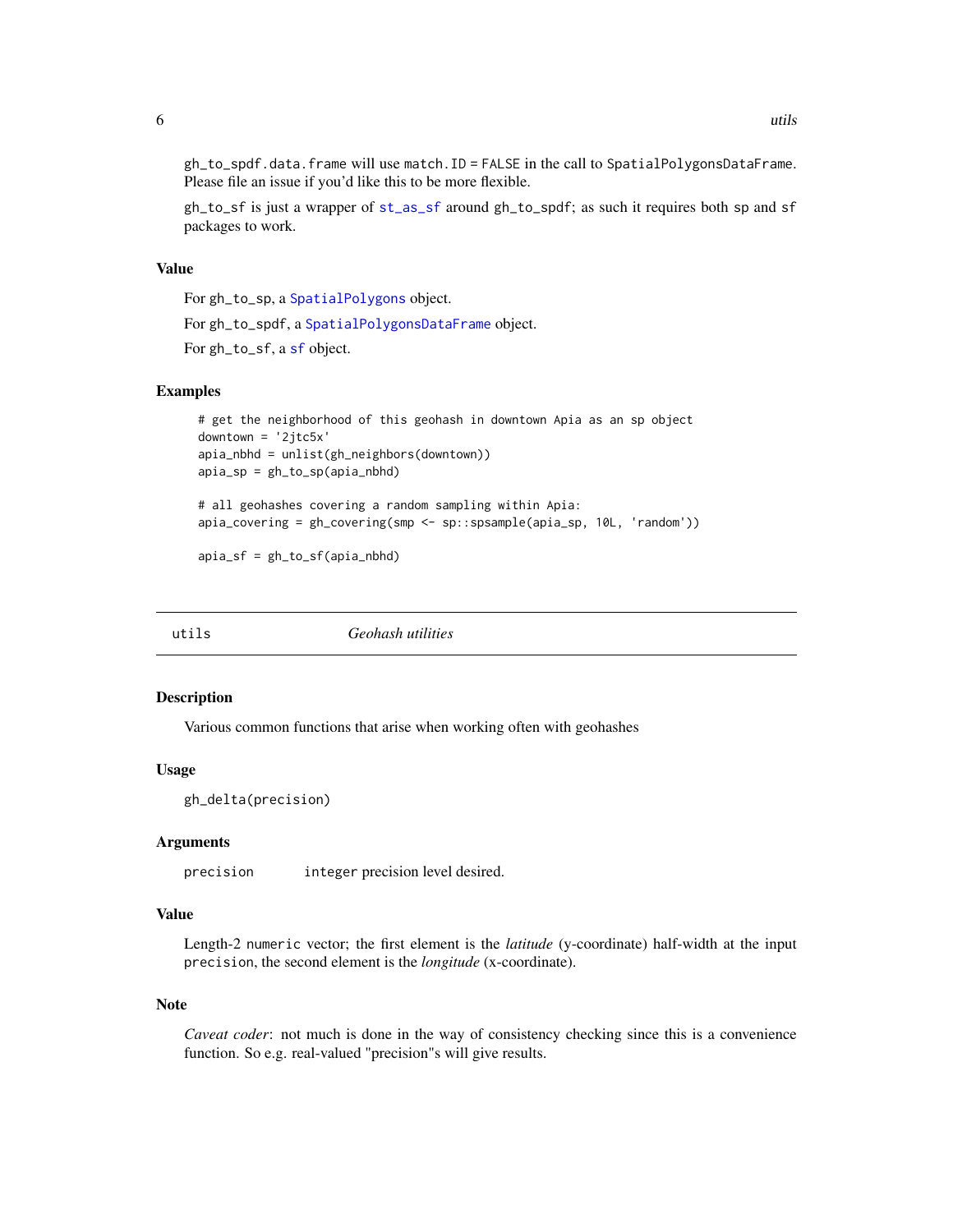utils **7** 

### Author(s)

Michael Chirico

### References

<http://geohash.org/> ( Gustavo Niemeyer's original geohash service )

## Examples

gh\_delta(6)